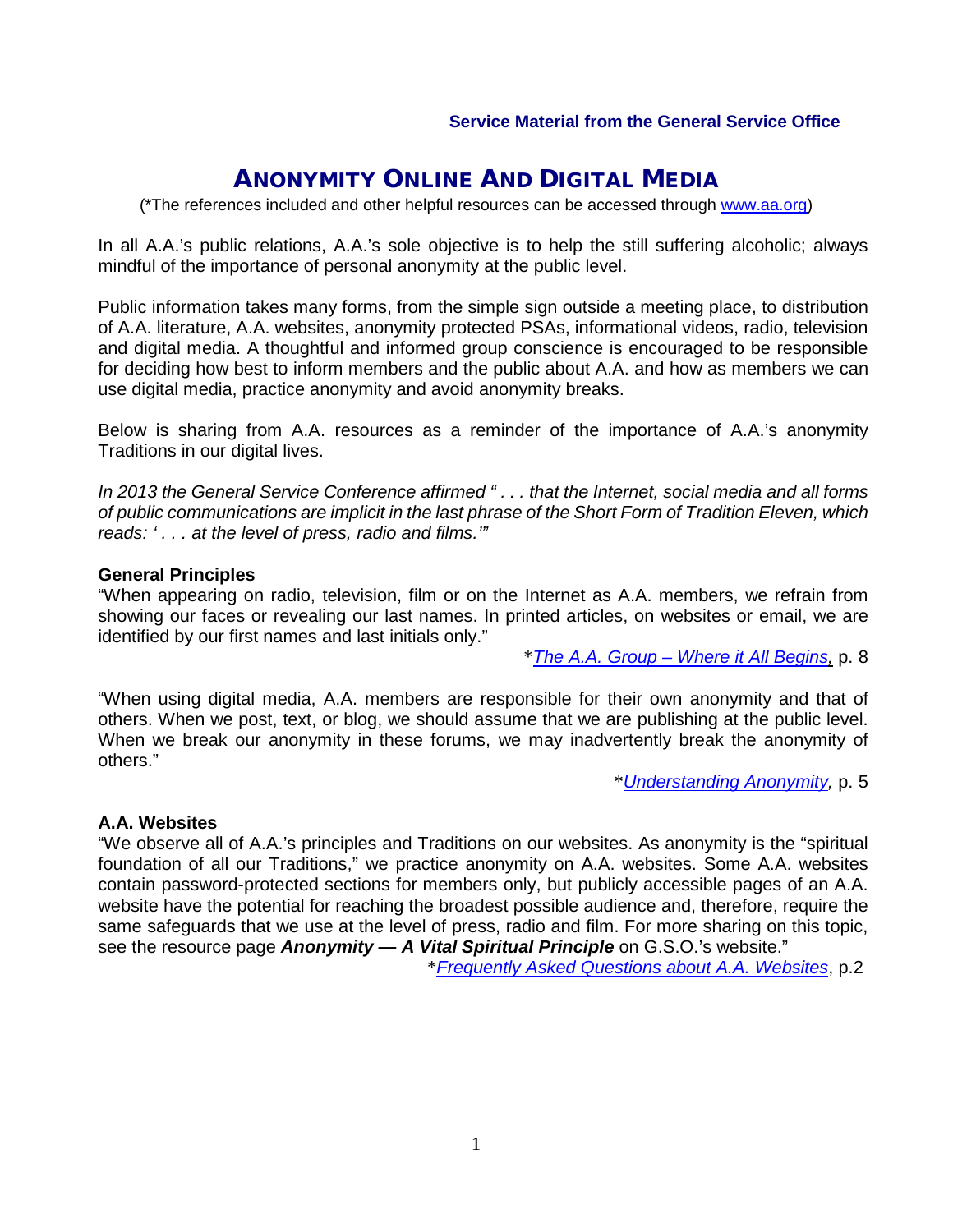### **Social Networking Websites**

". . . social networking websites are public in nature. Though users create accounts and utilize usernames and passwords, once on the site, it is a public medium where A.A. members and non-A.A.s mingle…'

'…As long as individuals do not identify themselves as A.[A. members, there is no co](http://www.aa.org/lang/en/en_pdfs/mg-18_internet.pdf)nflict of interest. However, someone using their full name and/or a likeness, such as a full-face photograph, would be contrary to the spirit of the Eleventh Tradition, which states in the Long Form that, '... our [last] names and pictures as A.A. members ought not be broadcast, filmed or publicly printed…' '…Even "closed" or "private" groups might still reveal an individual's identity. Being wellinformed prior to joining or starting such a group is the key to protecting your own anonymity, and that of others.'

\**A.A. Guidelines – Internet*, p.1,2

#### **Email**

"When using email it is necessary to consider the anonymity of the recipients of messages. Sending messages to multiple recipients that disclose the email addr[esses of everyone on the ad](http://www.aa.org/lang/en/en_pdfs/mg-18_internet.pdf)dressee list is a potential break of someone else's anonymity. Therefore, it is a good idea to obtain a recipient's explicit permission before using his or her e-mail address for A.A. correspondence, especially if it is a workplace email address. When sending A.A. mail to multiple recipients who wish to remain anonymous, use can be made of the BCC (Blind Courtesy Copy) option available on most computers."

\**A.A. Guidelines – Internet*, p. 4

#### **Internet**

"Many technological options are possible and, presumably, more are bei[ng developed each d](http://www.aa.org/lang/en/subpage.cfm?page=312)ay. Yet . . . it is important not to let the speed of technological development pressure a committee [or an A.A. group] into a quick solution as opposed to a well-thought-out A.A.-oriented decision. Of course, all decisions must include careful consideration of any situations where an A.A. member's anonymity could be compromised at the public level."

\**A.A. Guidelines – Internet*, p. 5

#### **Videos and Audios**

Sound and visual media help to carry the mes[sage of recovery of Alcoholics Anonym](http://www.aa.org/twelveandtwelve/en_pdfs/en_tradition12.pdf)ous and to inform the public and professionals about A.A. Public Service Announcements (PSAs) are available in both video and audio formats (for television and radio broadcast), as well as other materials specifically for young people and for professionals working with alcoholics. (These are examples of anonymity protected media to carry the A.A. message.)

\**Videos and Audios, aa.org*

#### **More Reflections on Anonymity**

"Anonymity has two attributes essential to our individual and collective survival; the spiritual and the practical. On the spiritual level, anonymity demands the greatest discipline of which we are capable; on the practical level anonymity has brought protection for the newcomer, respect and support of the world outside, and security from those of us who would use A.A. for sick and selfish purposes."

\**Bill's Last Message, aa.org*